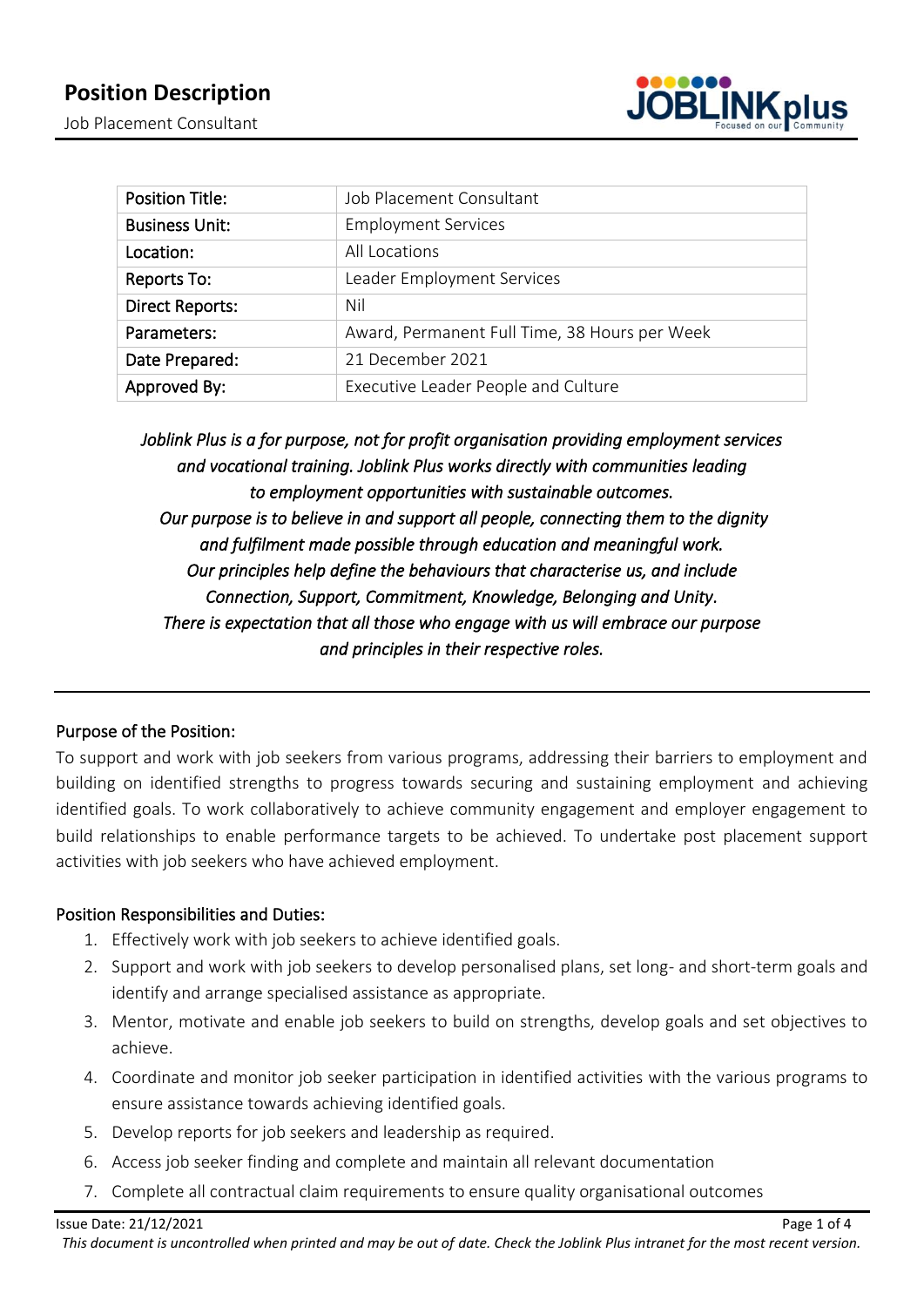# **Position Description**

Job Placement Consultant



- 8. Assess local and regional market conditions, identify value-add products, services and business opportunities that support placements and outcomes.
- 9. Drive business development and employer/industry relationships to establish placement opportunities and achieve client employment outcomes.
- 10. Monitor and maintain contact, on and/or off site, to support job seekers and employers, managing any issues or challenges to solution
- 11. Conduct face to face off site employer engagement activities to build and maintain employer and industry relationships to assist in achieving job seeker outcomes.
- 12. Complete off site sales and reverse marketing activities to promote and place job seekers in to employment.
- 13. Network with organisations and industry to identify and initiate Work for the Dole opportunities and activity requirements and undertake on-site risk assessments and work inductions.
- 14. Monitor and maintain contact and support with job seekers, supervisors and hosts, mediating and placing job seekers in alternative activities as required.
- 15. Research and monitor regional labour market trends, local business operations and education opportunities and apply this knowledge to your duties with job seekers.
- 16. Identify and liaise with regional support services to build referral options for job seekers that require assistance with non-vocational barriers to employment.
- 17. Identify products and services that support placements and outcomes.
- 18. Conduct post placement support.
- 19. Maintain effective communication between staff and other business units.

## General Responsibilities:

- 1. Demonstrate the Joblink Plus Purpose and Principles.
- 2. Conduct duties in accordance with Joblink Plus policies, procedures and guidelines.
- 3. Shared commitment to a positive pursuit of safety; driven by active involvement in identifying hazards and controlling risks, following WHS policies and procedures
- 4. Promote and implement the principles of personal accountability with relation to discrimination and harassment in the workplace, accepting responsibility and answering for the outcomes of your choices, behaviours and actions

# Essential Competencies, Qualifications and Experience

| Skills & Knowledge | Written and verbal communication skills                          |  |
|--------------------|------------------------------------------------------------------|--|
|                    | The ability to build rapport and sustain working relationships   |  |
|                    | Business development, marketing and networking capability        |  |
|                    | Ability to assist, support and empower clients                   |  |
|                    | Time management, ability to multi task and meet strict deadlines |  |
|                    | Problem solving and logical thinking                             |  |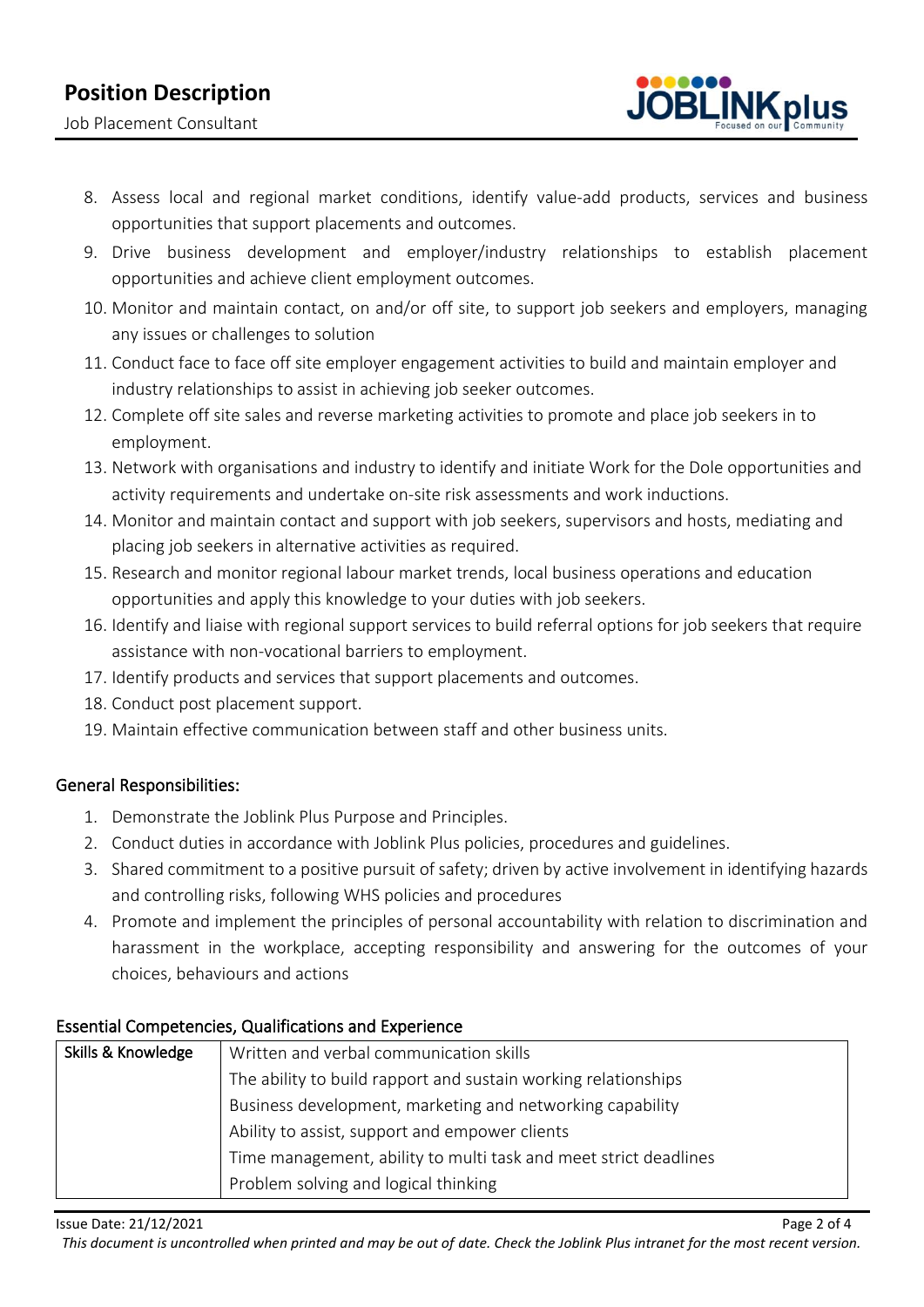# **Position Description**

Job Placement Consultant



|                                 | Sound judgement and decision making                                                                                       |
|---------------------------------|---------------------------------------------------------------------------------------------------------------------------|
|                                 | Administration, reporting, computer applications, MS Office Suite                                                         |
|                                 | Knowledge of barriers affecting job seekers and the local labour market                                                   |
|                                 | Knowledge of privacy and confidentiality principles                                                                       |
| Experience                      | Working towards targets                                                                                                   |
| Qualifications                  | Current C class drivers licence                                                                                           |
|                                 | Satisfactory Australian Criminal History Check                                                                            |
|                                 | Current and valid NSW Working with Children Check                                                                         |
| <b>Personal Qualities &amp;</b> | Ability to collaborate with others; understands the behaviour, needs and                                                  |
| <b>Behavioural Traits</b>       | concerns of others and uses this to work effectively with people across<br>boundaries                                     |
|                                 | Builds collaborative relationships with internal and external clients and<br>stakeholders                                 |
|                                 | Excellent communication skills; listens to others and conveys information clearly,<br>accurately, logically and concisely |
|                                 | To be reliable and have a commitment to fulfil the position                                                               |
|                                 | Ability to establish and maintain appropriate personal and professional                                                   |
|                                 | boundaries                                                                                                                |
|                                 | Perseveres when faced with resistance; overcomes obstacles and maintains a                                                |
|                                 | positive attitude and stable performance under pressure                                                                   |

#### Desirable Competencies, Qualifications and Experience

| Skills and Knowledge            |                                                                             |
|---------------------------------|-----------------------------------------------------------------------------|
| Experience                      | Prior experience in the Employment Services industry                        |
| Qualifications                  | Certificate or Diploma in Employment Services, Community Services, Youth or |
|                                 | Social Services                                                             |
| <b>Personal Qualities &amp;</b> |                                                                             |
| <b>Behavioural Traits</b>       |                                                                             |

#### Other Matters

- The Position Description is not intended to be all inclusive. All employees are expected to undertake other tasks and perform other accountabilities and responsibilities reasonably required to meet the demands of the role and the purpose of the position.
- As a member of the Joblink Plus team, all employees may be required to perform other duties within their capabilities from time to time to meet the needs of Joblink Plus.